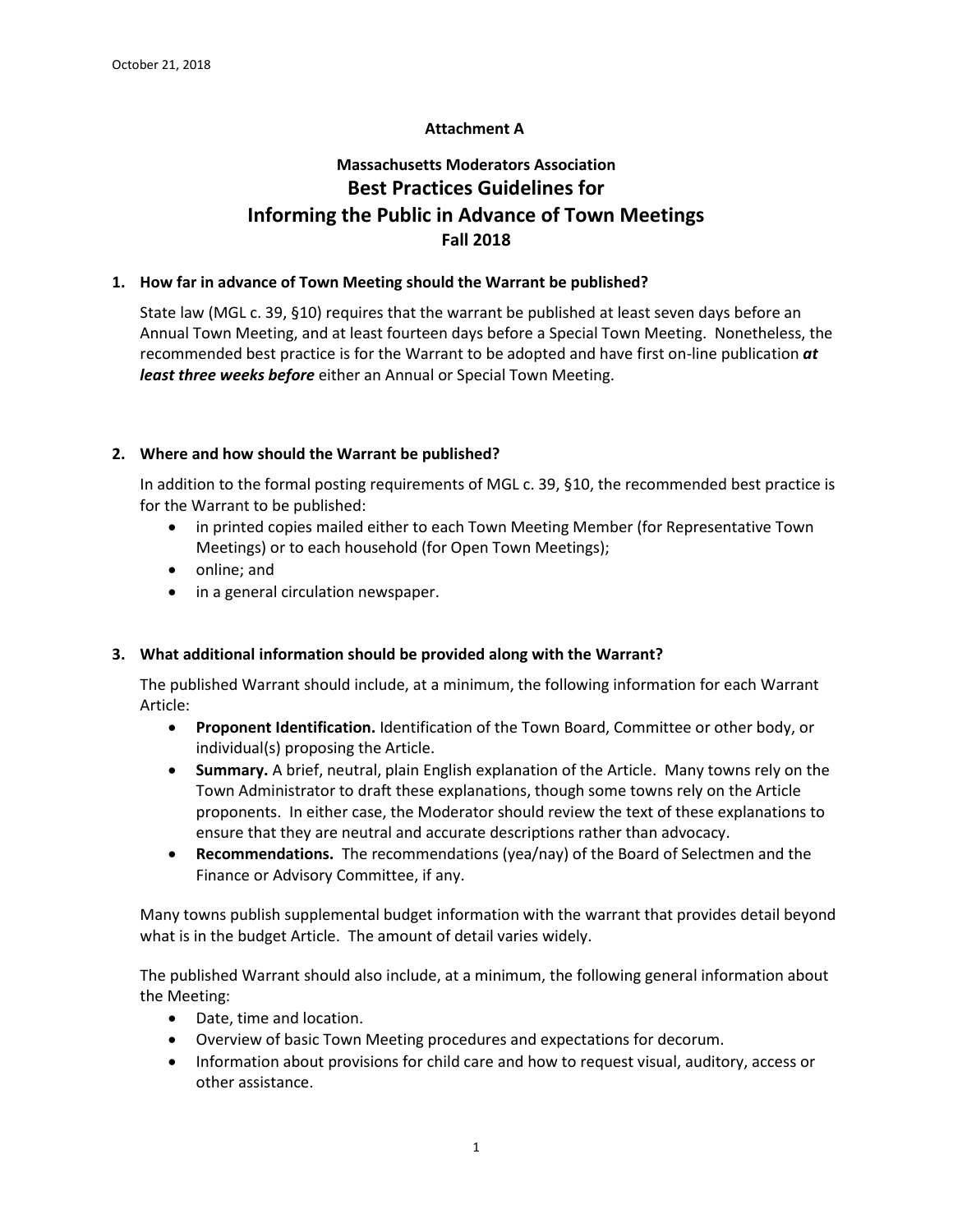• Where to find other information that may be relevant (such as Finance/Advisory Committee reports; detailed TM procedures; how to contact the Moderator in advance, *etc.*). These supplemental materials should generally be published on the Town website, with copies available at the Town Clerk's office and Town Library.

#### **4. Should the Motions be published in advance of Town Meeting? If so, when, where and how?**

It is a best practice for Town Meeting Motions to be published on the Town Website at least 24 hours before the Town Meeting session at which the Article is expected to be taken up. (In RTM Towns, the Motions should be distributed by whatever electronic means is in use, such as a special digital portal or via email.) Regardless of advance publication, printed copies of the text of the motions should be made available to Town Meeting members as they enter the hall. *Note:* Advance publication does not preclude the right of proponents to modify the wording prior to formally submitting the Motion on the floor of Town Meeting.

**5. What general information about how Town Meeting operates should be made available on Town websites?** *See generally the accompanying document "Information Guides for Town Meeting."*

#### For *RTMs only*:

- Names and contact information of Town Meeting members, sorted by precinct.
- Lists of committees and their members.
- [Results of roll-call votes]

For both RTM and OTM:

- A brief overview of Town Meeting procedures (suitable for those who just want a quick introduction), along with glossaries of common town meeting terms and municipal finance terms.
- Additional detail about Town Meeting procedures (suitable for those who want a deeper understanding of procedures).
- The town's Town Meeting bylaw (if any).
- Guidelines for presenters, including any rules around length of presentation and format (*e.g.,* videos allowed or not) and suggestions/examples for ensuring visibility of slides.
- Guidance on how to submit a Citizens' Petition.
- Minutes of prior Town Meetings.
- Videos of prior Town Meetings.

## **6. What specific information about an upcoming Town Meeting should be made available on Town websites?**

At a minimum, Town Meeting websites should include:

- all the information specified in Question 3, published not less than three weeks before a Town Meeting; and
- the text of Motions, published at least 24 hours before the session at which they are expected to be introduced.